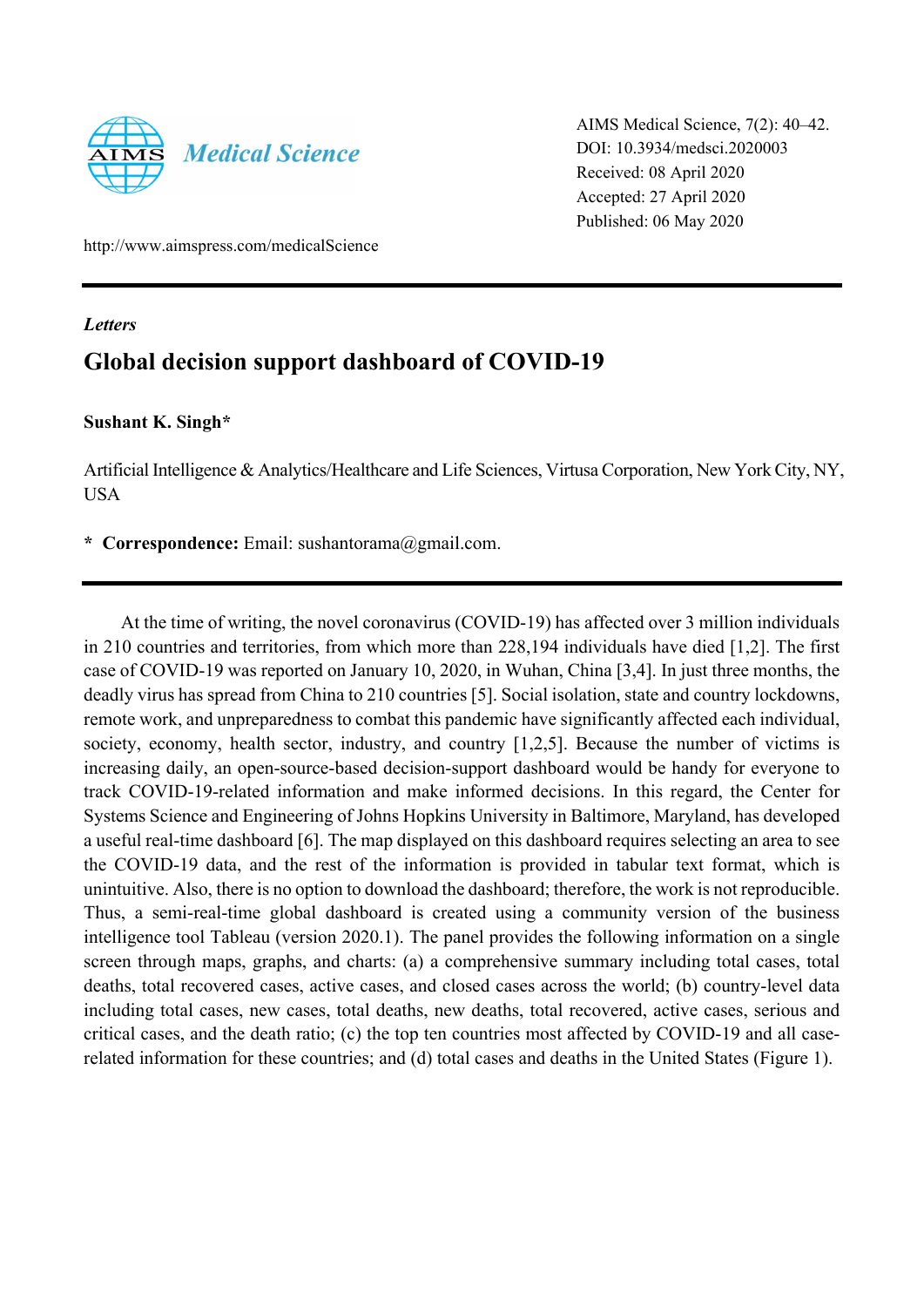

**Figure 1.** Near realtime global dashboard of COVID-19 [7].

The maps and the graphs have tooltip options, and users can easily visualize the data after hovering over the areas of interest. The dashboard also provides filters to select the regions of interest at the global level and states at the U.S. level.

This dashboard can be viewed on any digital device, customized by the importance of the region. It can be downloaded directly as an image, PDF, PowerPoint, and other formats as required [8]. The download option provides flexibility to reproduce the work with little effort, and the data can be visually shown through presentations or publications. Currently, the United States is selected as the interest of the region. The United States has been declared to be the global epicenter of COVID-19 and has reached the highest total number of cases in the world. The data is refreshed every five hours and will continue collecting data until this outbreak is controlled. Anyone can explore and download the dashboard without a subscription from any region across the world.

### **Conflict of interest**

The author declares no conflict of interest.

## **References**

- 1. WHO, Coronavirus disease 2019 ( COVID-19): situation report, 100. 2020, World Health Organization. Available from: https://www.who.int/docs/default-source/coronaviruse/situationreports/20200429-sitrep-100-covid-19.pdf?sfvrsn=bbfbf3d1\_2.
- 2. Worldmeters. Coronavirus Cases. 2020 April 29, 2020. Available from: https://www.worldometers.info/coronavirus/.
- 3. Guo YR, Cao QD, Hong ZS, et al. (2020) The origin, transmission and clinical therapies on coronavirus disease 2019 (COVID-19) outbreak–an update on the status*. Mil Med Res* **7**: 1–10.